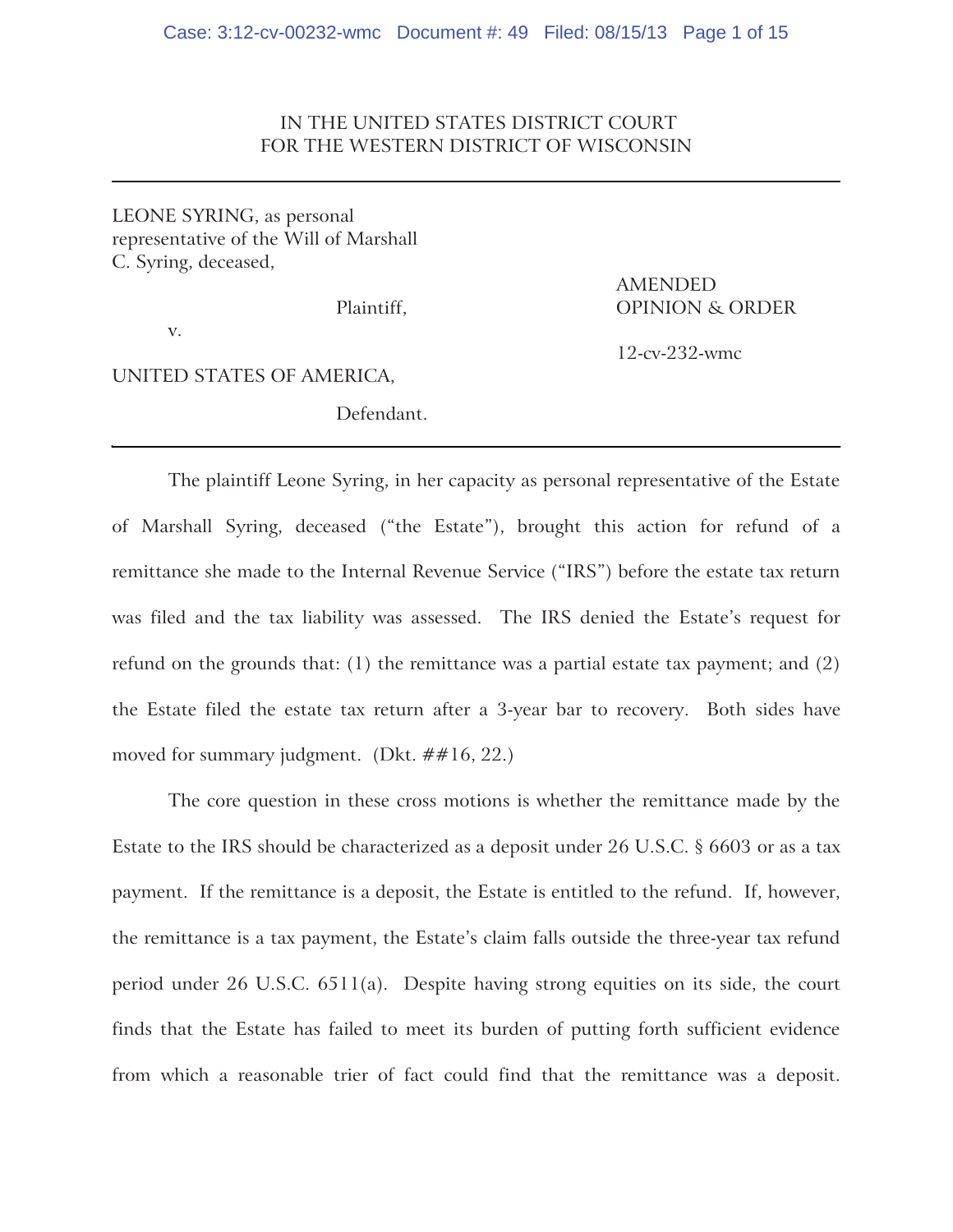Plaintiff's motion for summary judgment will, therefore, be denied and defendant's motion for summary judgment will be granted.

# UNDISPUTED FACTS1

Marshall C. Syring died on October 14, 2005. Plaintiff Leone Syring is the

personal representative of the Estate of Marshall C. Syring. Roger Peterson is a certified

public accountant hired by the plaintiff to prepare Mr. Syring's estate tax return.

Pursuant to 26 U.S.C. § 6075(a), the Estate was required to file an estate tax return on or before July 14, 2006. $^2$  In a letter to plaintiff dated July 12, 2006, Peterson

stated:

 $\overline{a}$ 

Marshall's estate is large enough where it owes Federal and State estate taxes. In connection with this the following payments are due prior to July 14, 2006.

| Federal | \$170,000 |
|---------|-----------|
| State   | \$170,000 |

Total \$340,000

Please note, we estimate the total Federal estate tax will be more than \$600,000. The full amount is not being paid at this time because the estate qualifies to pay the tax over the next ten (10) years. Accordingly, additional time is provided in order for you to decide on how much of the property may be sold. Finally, the Internal Revenue charges 2% interest on the unpaid taxes, which is a low rate.

¥

Continuing, the entire estimated amount of the Wisconsin estate tax is being paid at this time. The State of Wisconsin charges 12% interest on the unpaid balance. Therefore, because of the State's high interest rate, we recommend paying all of the State estate taxes at this time.

<sup>&</sup>lt;sup>1</sup> For the purposes of this motion, the court will construe all of plaintiff's factual allegations as true and draw all reasonable inferences in its favor. Fed. R. Civ. P. 12(b)(6); *Savory v. Lyons*, 469 F.3d 667, 670 (7th Cir. 2006); *Schuster v. Lucent Tech., Inc.*, 327 F.3d 569, 573 (7th Cir. 2003).

 $226$  U.S.C. § 6075(a) provides that returns relating to estate taxes shall be filed within nine months after the date of the decedent's death.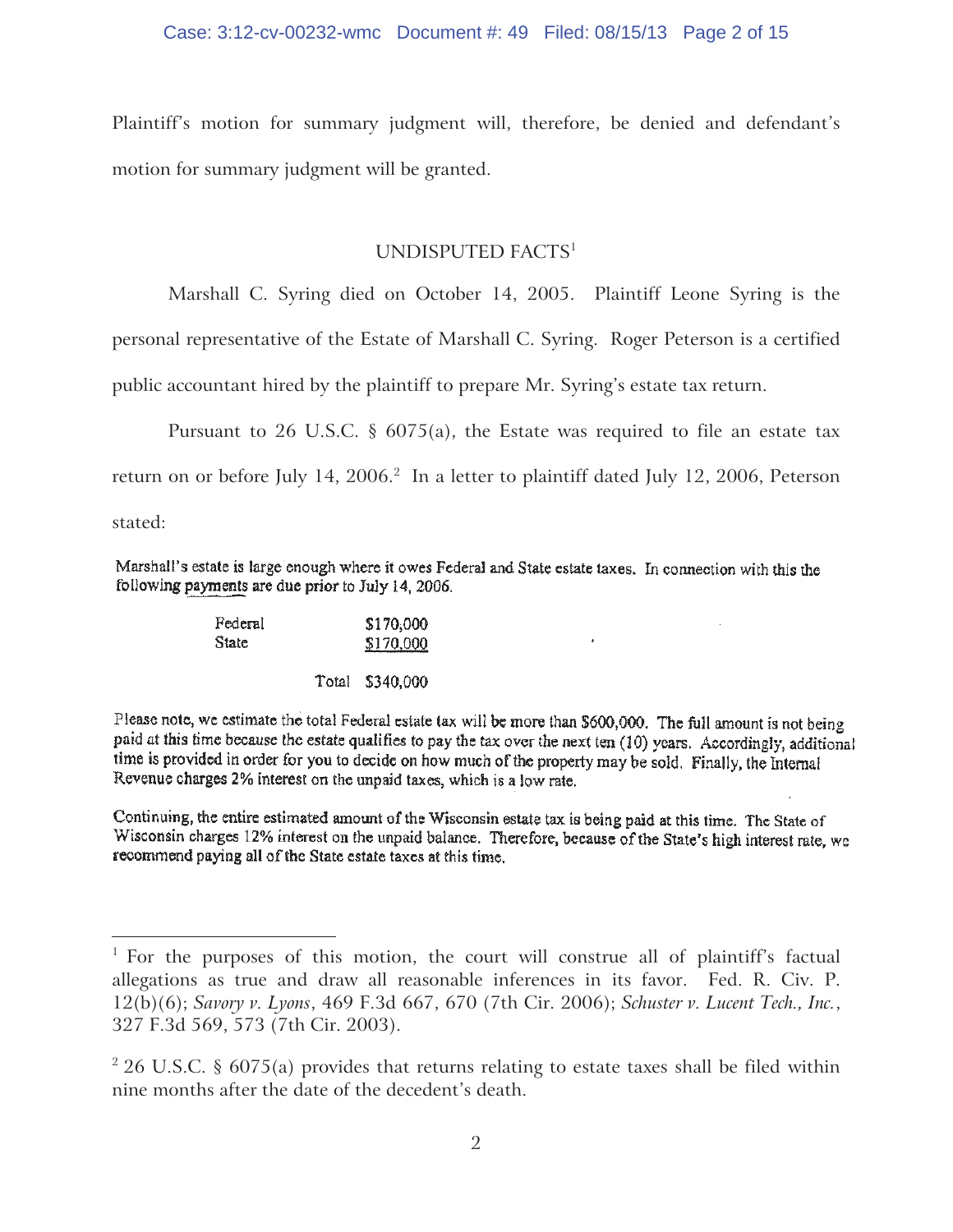### Case: 3:12-cv-00232-wmc Document #: 49 Filed: 08/15/13 Page 3 of 15

(Declaration of Michael R. Phil ("Phil Decl."), Ex. 2 (dkt. #25-2) 1 (underlining in exhibit).)

Consistent with Peterson's advice, on July 14, 2006, the Estate filed an application for extension and remitted \$170,000 to the IRS. However, the Estate did not include a written statement designating the remittance as a deposit as required by Section 4.02(1) of Rev. Proc. 2005-18.<sup>3</sup>

Even with the extension to January 14, 2007, the Estate missed the deadline to file a tax return. Instead, more than three years later, the Estate filed an estate tax return on February 19, 2010, reporting no estate tax due.<sup>4</sup> The IRS then conducted an audit and determined that the Estate owed taxes in the amount of \$25,526. Plaintiff did not challenge the amount of the assessed estate tax, but requested the IRS return \$144,474, comprising the original remittance less the assessed estate tax.

The IRS denied its request on the grounds that: (1) the remittance was properly treated as a partial tax payment, rather than a deposit under 26 U.S.C § 6603, in light of plaintiff's failure to provide the IRS with a written statement designating the remittance as a deposit, as required by Rev. Proc. 2005-18; and (2) treated as a payment, the

 $\overline{a}$ 

<sup>&</sup>lt;sup>3</sup> Section 4.02(1) of Rev. Proc. 2005-18 provides that a taxpayer may make a deposit under section 6603 by remitting to the Internal Revenue Service Center, in the form of a check or a money order, accompanied by a written statement designating the remittance as a deposit. The written statement also must include (1) a description of the type of tax at issue, (2) the applicable tax year, and (3) the statement described in section 7.02 identifying the amount of and basis for the disputable tax.

<sup>&</sup>lt;sup>4</sup> The three-year tax recovery period officially expired on January 13, 2010, meaning the Estate filed the estate tax return just more than a month after the recovery period had expired.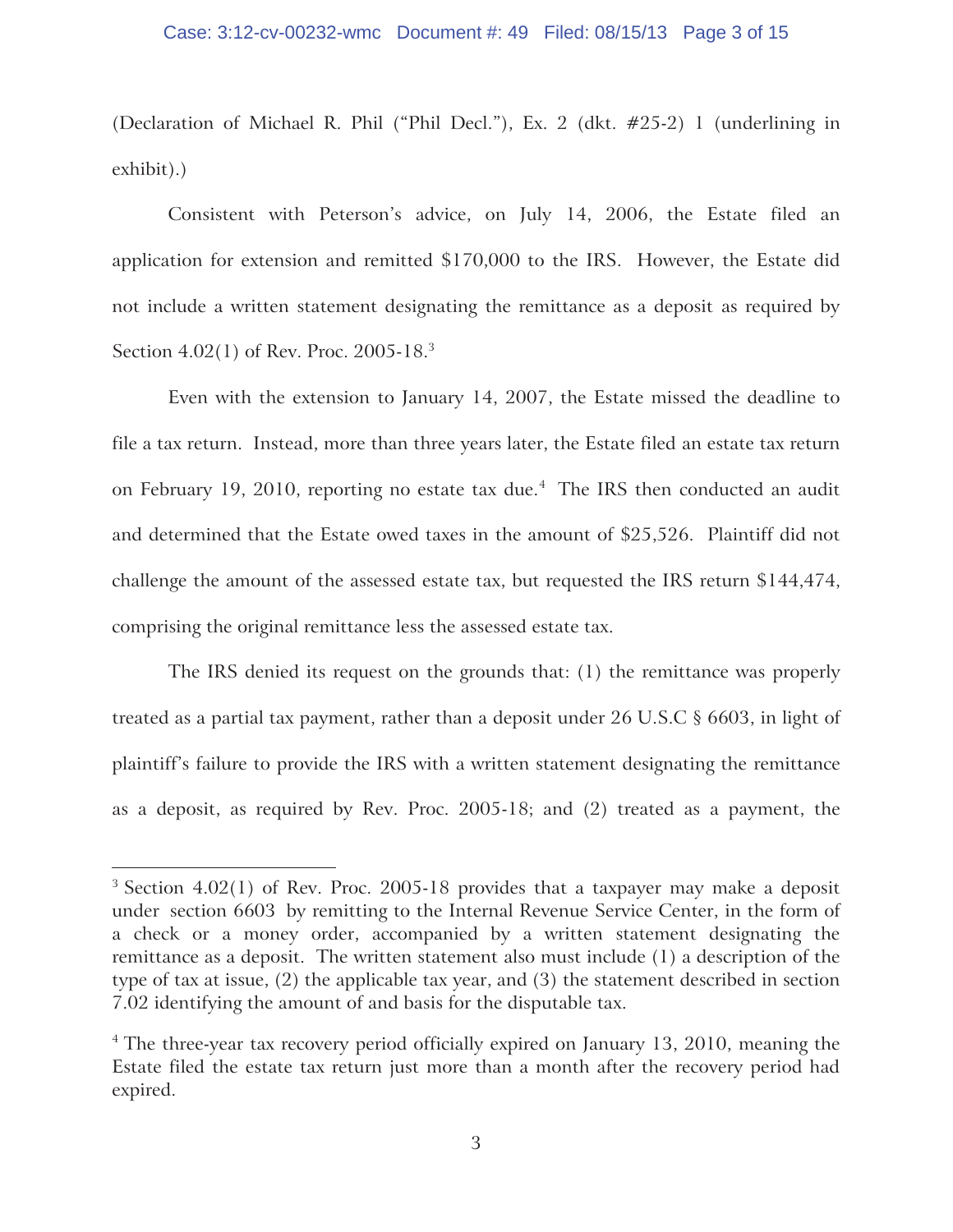#### Case: 3:12-cv-00232-wmc Document #: 49 Filed: 08/15/13 Page 4 of 15

Estate's claim falls outside the three-year tax recovery period under 26 U.S.C. § 6651(a) and  $(b)(2)(A)$ .

 A taxpayer provides a written statement designating any amount remitted as a deposit. The IRS records it as such pursuant to Code 640. If the taxpayer does not provide this notice, the IRS records the amount remitted as a "payment received" pursuant to Code 670. Before the tax return is filed, a payment under Code 670 will be placed in the taxpayer account pending the filing of the return. If the three-year tax recovery period expires or there is determined to be an underpayment, the remittance will be from the taxpayer account. If the tax return is filed within the three-year period and there is determined to be an overpayment, the IRS will calculate interest back to the due date of the return.

Upon receiving the Estate's \$170,000 remittance in this case, the IRS recorded the remittance under Code 670 as a "payment received" because the Estate did not provide a written statement designating the remittance as a deposit. The IRS also did not calculate any interests owed to the Estate because the three-year tax recovery period had expired when the Estate filed the estate tax return.

### OPINION

Summary judgment is appropriate if there are no genuine disputed issues of material fact and the moving party is entitled to judgment as a matter of law. Fed. R. Civ. P. 56(c); *Celotex Corp. v. Catrett*, 477 U.S. 317, 322 (1986). The moving party has the initial burden of demonstrating that it is entitled to judgment as a matter of law.

4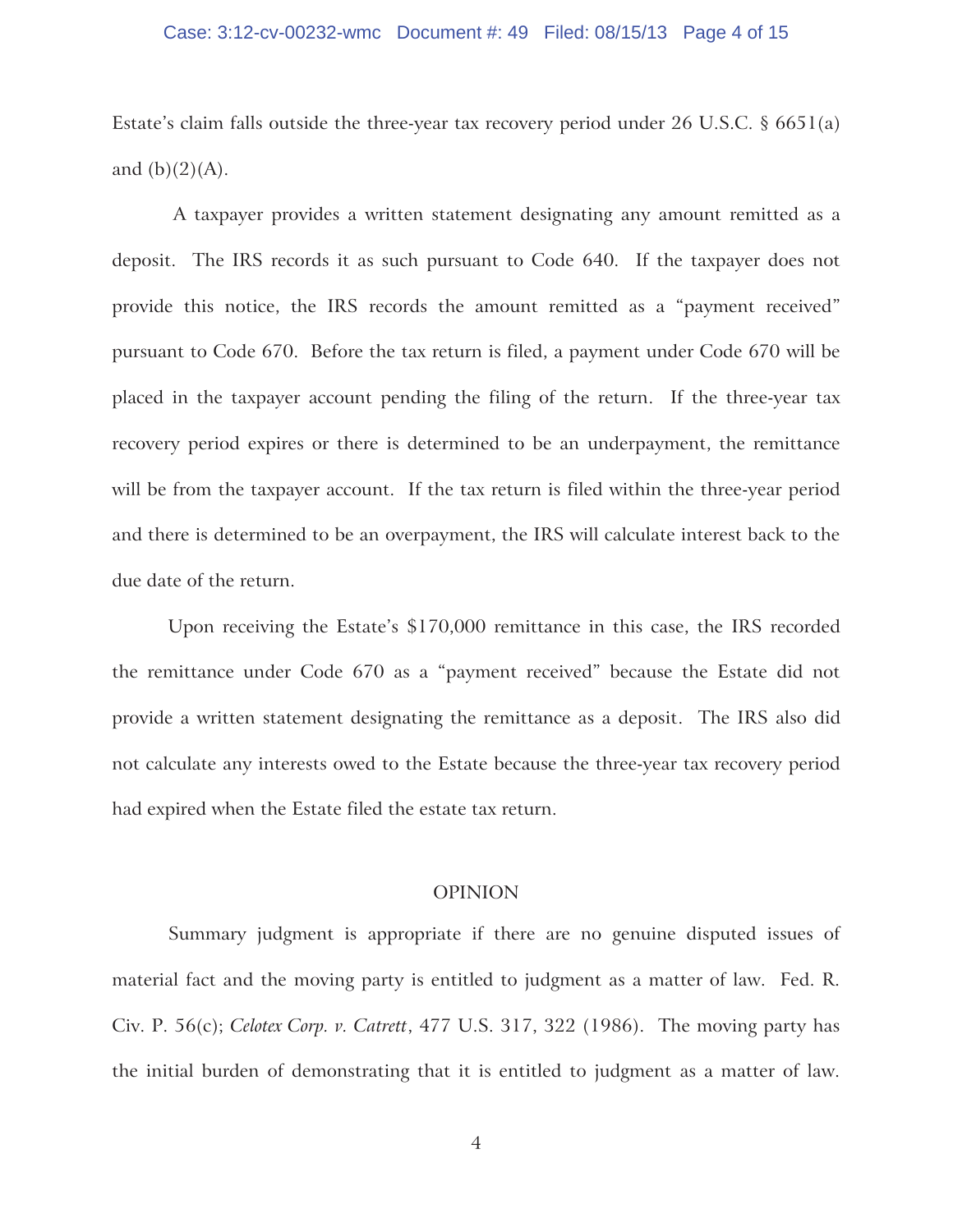#### Case: 3:12-cv-00232-wmc Document #: 49 Filed: 08/15/13 Page 5 of 15

*Celotex*, 477 U.S. at 323. Once the burden is met, the non-moving party must go beyond the pleadings and designate specific facts to support or defend each element of the cause of action. *Id*. at 322-23. Neither party may rest on mere allegations or denials of the pleadings, or upon conclusory statement in affidavits. *Palucki v. Sears, Rosebuck & Co.*, 879 F.2d 1568, 1572 (7th Cir. 1989); *Anderson v. Liberty Lobby, Inc.*, 477 U.S. 242, 248 (1986). Both parties must produce proper documentary evidence to support their contentions. *Whetstine v. Gates Rubber Co.*, 895 F.2d 388, 392 (7th Cir. 1990).

A claim for refund of an overpayment of any tax must be filed within three years from the time the return was filed. 26 U.S.C.  $\S$  6511(a). The court has no jurisdiction over a refund claim if the remittance was a tax payment and the request for refund was made outside this three-year recovery period. *United States v. Dalm*, 494 U.S. 596, 609 (1990).Since plaintiff did not file the estate tax return requesting the refund of the remittance within the three-year recovery period, plaintiff bears the burden of establishing this court's subject matter jurisdiction by demonstrating that the remittance was a deposit, rather than a tax payment. *See, e.g.*, *Porter v. United States*, 919 F. Supp. 927, 935 (E.D. Va. 1996) ("Given that the plaintiff has the burden of proving subject matter jurisdiction, other courts have granted dismissal where the plaintiff claims that a particular remittance is a deposit, but where the Court finds the remittance to be a payment.").

In determining whether a remittance is a deposit or a tax payment, the court applies a "fact-and-circumstances" test, considering (1) when the tax liability is defined, (2) the taxpayer's intent in remitting the money, and (3) how the IRS treats the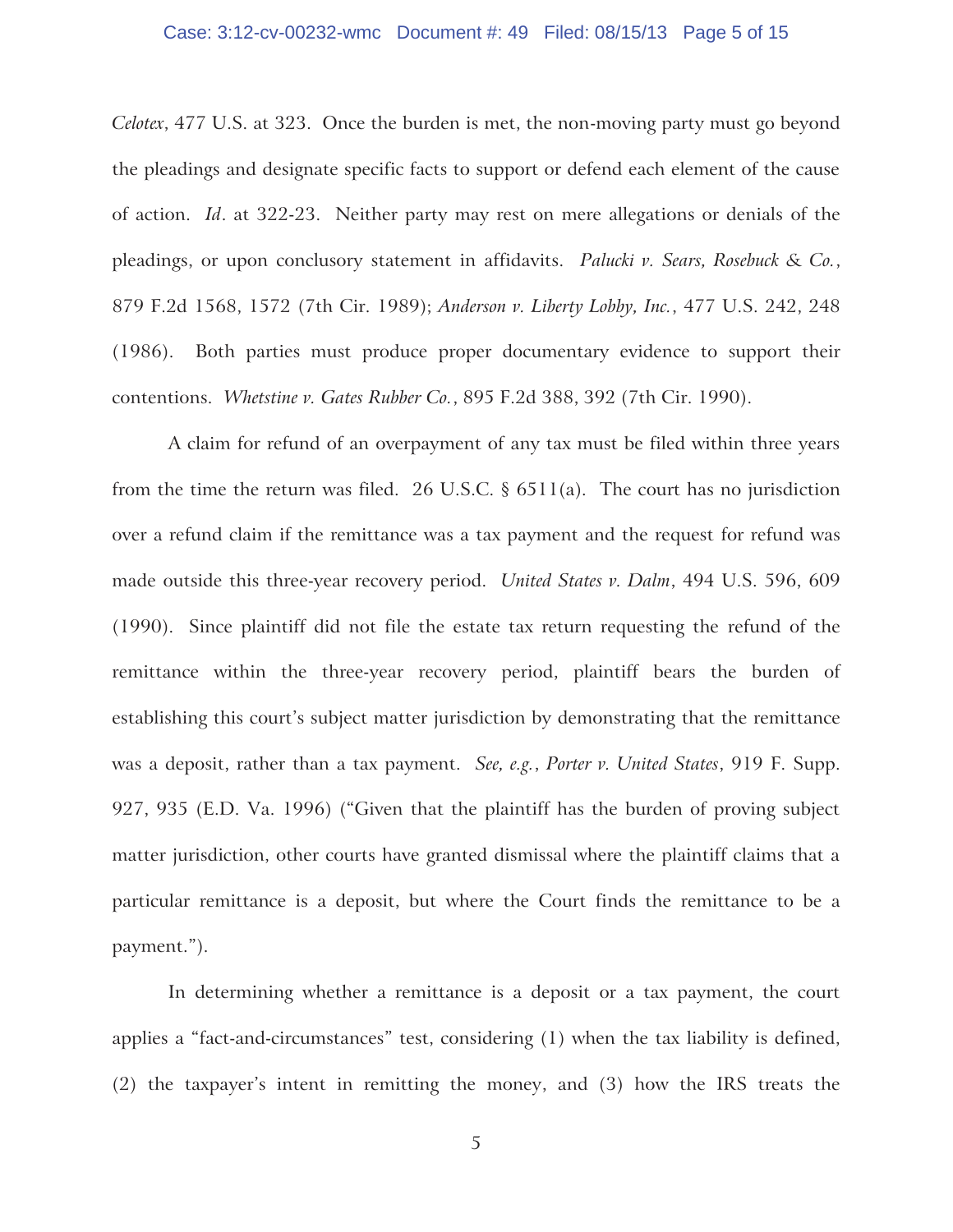#### Case: 3:12-cv-00232-wmc Document #: 49 Filed: 08/15/13 Page 6 of 15

remittance upon receipt. *Moran v. United States*, 63 F.3d 663, 668 (7th Cir. 1995), *overruled on other grounds Malachinski v. C.I.R.*, 268 F.3d 497 (7th Cir. 2001), (citing *Ewing v. United States*, 914 F.2d 499, 503 (4th Cir. 1990)). Ultimately, the determination of whether a remittance is a deposit or tax payment is a question of law for the court. *Moran*, 63 F.3d at 666. Based on a consideration of each of these factors, the court finds that plaintiff here failed to meet its burden of demonstrating the remittance was a deposit.

### **I. Timing of Determination of Tax Liability**

The first factor considers whether the tax liability was defined at the time the remittance was made. A remittance made before the tax liability is defined tips the balance toward a finding of a deposit. *See Rosenman v. United States*, 323 U.S. 658, 662 (1945) (holding that the remittance was a deposit partially because the tax obligation did not become defined at the time the remittance was made); *Malachinski v. C.I.R.*, 268 F.3d 497, 508 (7th Cir. 2001) (finding a deposit partially because the remittance was made well before the deficiency was prepared and tax liability was defined); *Moran*, 63 F.3d at 669 (finding remittance was a tax payment partially because the taxpayer had received a deficiency notice and remitted money in response to the asserted tax liability); *Huskins v. United States*, 75 Fed. Cl. 659, 671-72 (2007) (explaining absence of an obligation imposed by law to pay any tax weighs in favor of a finding of a deposit).

The undisputed facts here establish that there was neither a formal assessment nor a defined tax liability at the time the remittance was made. Defendant nevertheless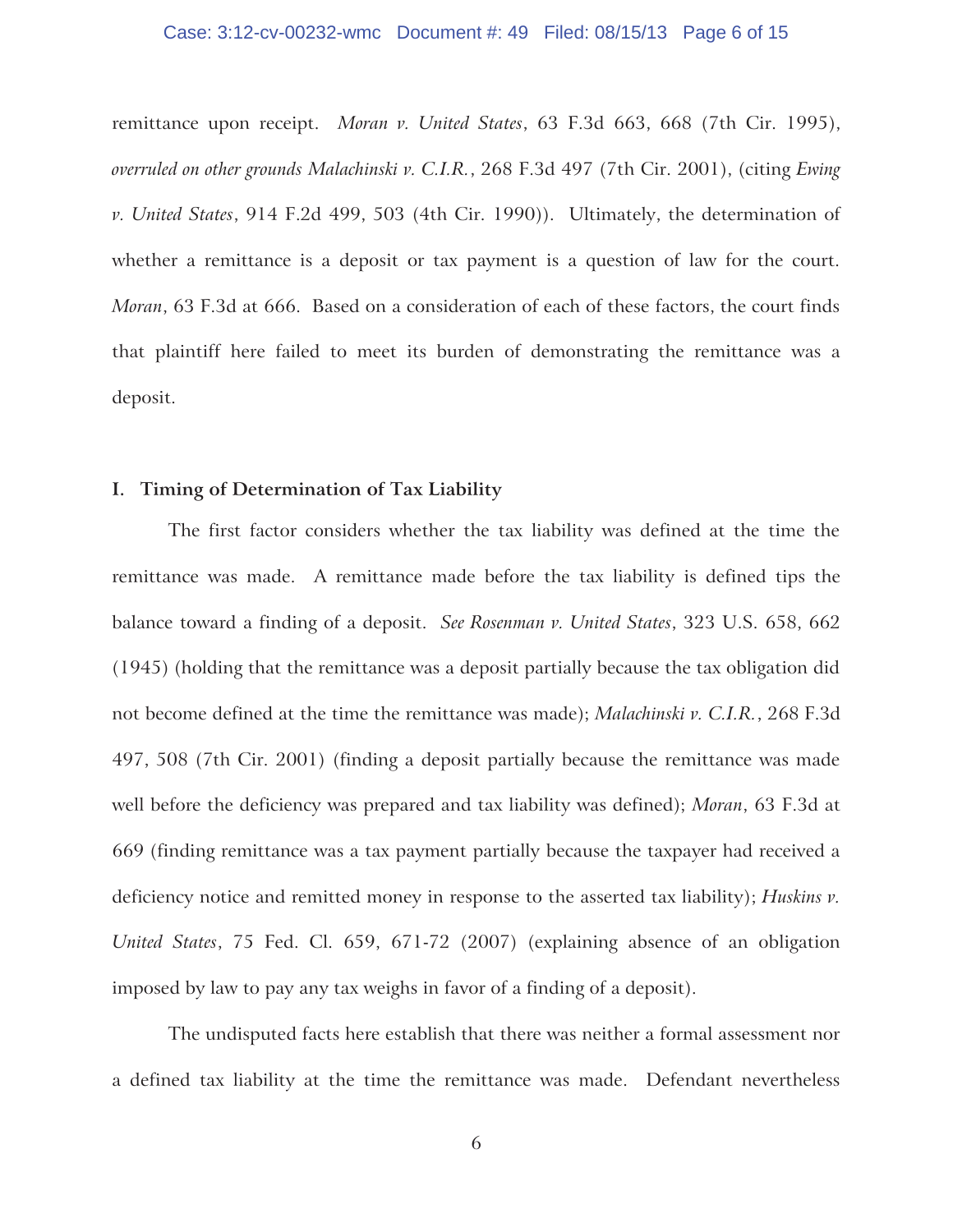#### Case: 3:12-cv-00232-wmc Document #: 49 Filed: 08/15/13 Page 7 of 15

argues that this factor should weigh in favor of the finding of a tax payment because plaintiff had determined that the Estate owed \$648,000 of estate tax and made the remittance in response to that "asserted tax liability." (Def.'s Br. (dkt. #23) 18.) Defendant's approach, however, would collapse this factor into the second factor, which focuses on the taxpayer's subjective perception of how much tax he or she owes. The better view, from the court's interpretation, is for this factor to focus on whether, objectively, the *IRS* has defined the taxpayer's tax obligation. This approach also appears consistent with other courts' treatment of this factor. *See Rosenman*, 323 U.S. at 662; *Malachinski v*, 268 F.3d at 508; *Moran*, 63 F.3d at 669; *Huskins*, 75 Fed. Cl. at 671-72.

The first factor therefore weighs in favor of categorizing the remittance as a deposit, but this alone does not resolve the matter; it must be considered in the context of all the facts and circumstances to be weighed. *See Boensel v. United States*, 99 Fed. Cl. 607, 612 (2011) ("The fact that the estate tax had not been assessed at the time of the remittance is not determinative.").

#### **II. Taxpayer's Intent**

The taxpayer's intent has an important place in the facts-and-circumstances test employed by the Seventh Circuit in *Moran*, 63 F.3d at 669. Courts may only derive that intent from reasonable interpretations of the taxpayer's actions, not from the taxpayer's after-the-fact claims and rationalizations. *Id.* Here, plaintiff failed to put forth sufficient evidence from which a reasonable trier of fact could conclude that she intended to make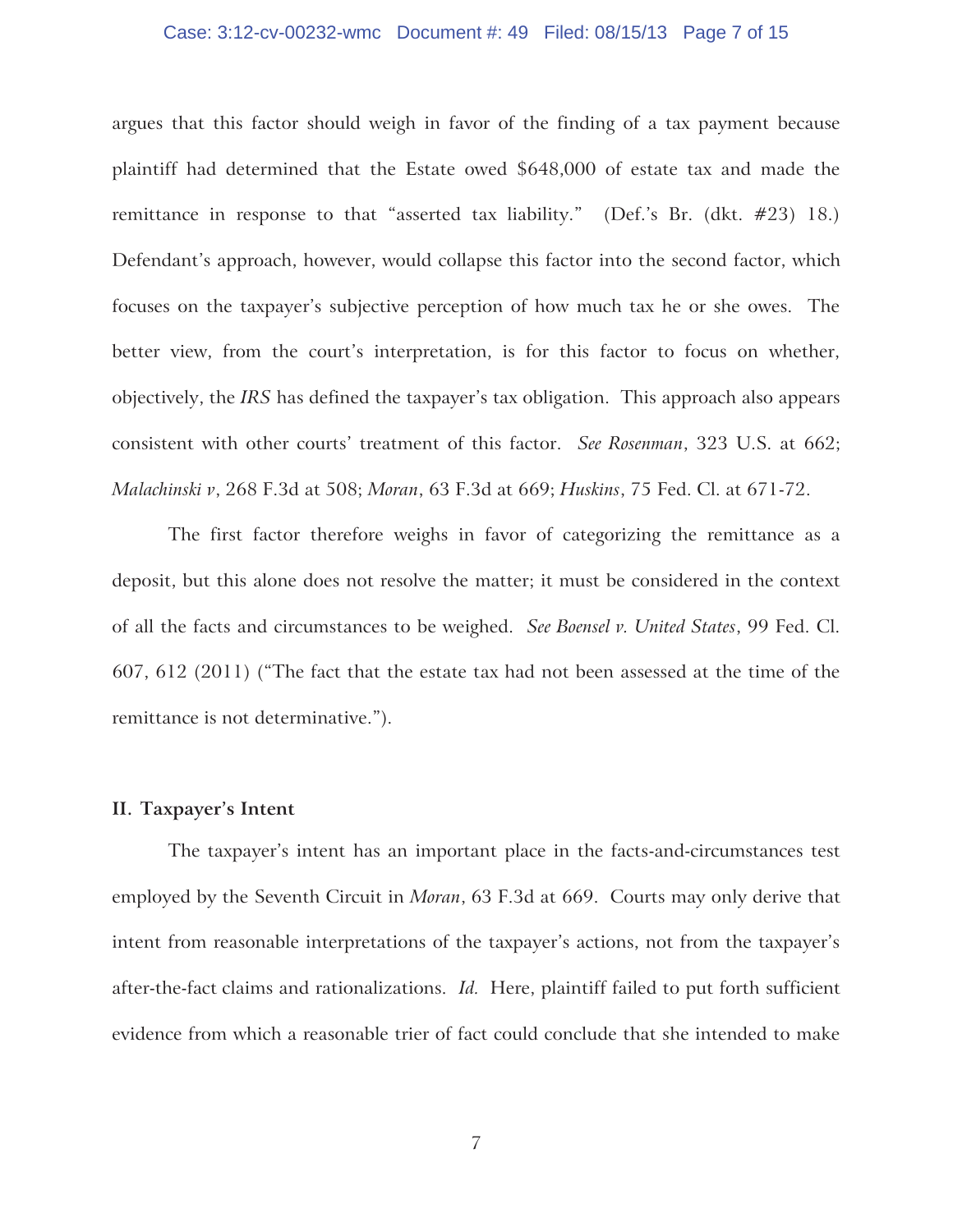#### Case: 3:12-cv-00232-wmc Document #: 49 Filed: 08/15/13 Page 8 of 15

a deposit in signing the checks. Indeed, the contemporary evidence is wholly to the contrary.

A written statement designating the remittance as a deposit, as required by 26 U.S.C. § 6603 and Rev. Proc. 2005-18, is *prima facie* evidence that the plaintiff intended to make a deposit in submitting the money. Not only is this evidence lacking, because plaintiff did not conform to the requirements of the statutory mechanism prescribed in the tax code and the IRS regulations, the Estate's personal representative fails to offer an affidavit, declaration, or other testimony describing her intent at the time she made the payment. As such, there is no direct evidence indicating plaintiff's intent in making the remittance. The court can only derive intent from other indirect evidence.

Since it is undisputed that Syring relied on the Estate's account, Roger Peterson, for advice and recommendations in making the remittance, the court must look to advice and recommendations to determine plaintiff's intent. In addition, the court will examine Peterson's actions to determine his intent in delivering his professional opinions to the plaintiff.

Peterson's actions, advice and recommendations all demonstrate plaintiff's intent to make a partial tax *payment* in remitting the original \$170,000. In a letter dated July 12, 2006, Peterson advised Syring that "the Estate is large enough where *it owes Federal and State estate taxes.*" (Phil Decl., Ex. 2 (dkt. #25-2) 1 (emphasis added).) *In connection with this* "debt", Peterson advises that "payments" of \$170,000 each to the Federal and State government "are due prior to July 14, 2006." (*Id.*) Ultimately, Peterson goes on to advise that the estimated federal estate tax will be more than \$600,000 but "the full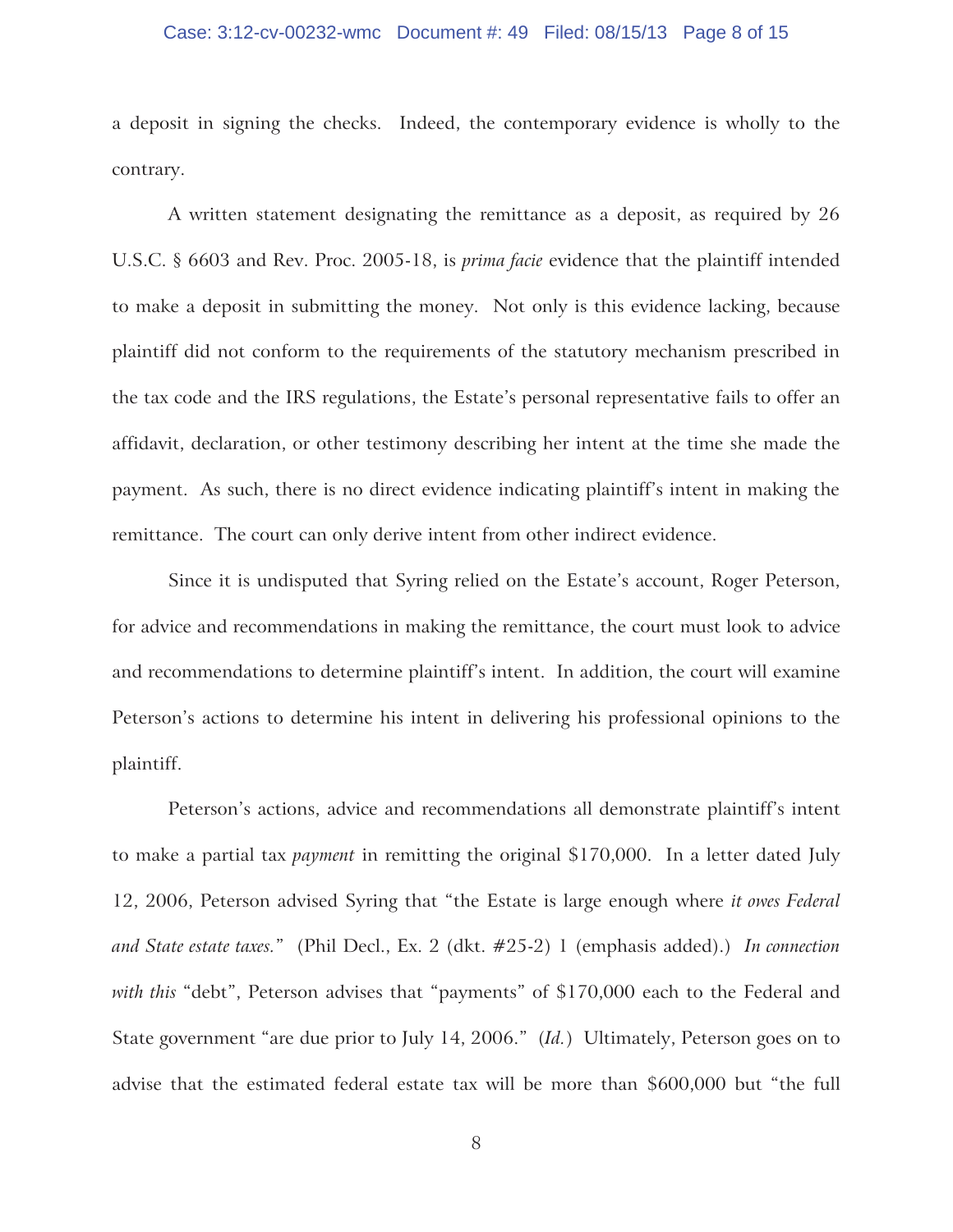#### Case: 3:12-cv-00232-wmc Document #: 49 Filed: 08/15/13 Page 9 of 15

amount need not be paid at this time because the estate qualifies to *pay the tax* over the next ten years;" that the "Internal Revenue charges 2 % interest *on the unpaid taxes*, which is a low rate;" and that "the entire estimated amount of the Wisconsin state tax is being paid at this time" because of "the State's high [12%] interest rate." (*Id.*) Having indisputably acted promptly on this advice, no reasonable person could find plaintiff considered the remittance to be a deposit rather than a down payment on the Estate's larger tax liability.

The evidence is equally overwhelming that *Peterson* considered the remittance to be a partial tax payment when he recommended plaintiff pay it. *First*, Peterson calculated the estimated estate tax liability based on the assumption and valuation method he deemed appropriate at the time, rather than based purely on speculation. Indeed, plaintiff conceded that Peterson used fair market value to calculate the value of the gross estate. (Pl.'s Resp. to Def.'s PFOFs (dkt. #28) 4.) The estimated total federal estate tax of \$650,000 was made under the assumption that the Estate qualifies as a qualifying small business, which Peterson deemed appropriate at the time. (Dep. Tr. of Roger Peterson (dkt. #26) 23:17-22.) Peterson even took into account the different interest rates on unpaid taxes charged by the IRS and the State of Wisconsin in recommending that plaintiff pay only part of the federal estate tax liability due. The estimated estate taxes liability and the amount of the remittance were products of careful consideration.

*Second*, after concluding that the Estate owed federal estate tax and being provided with the opportunity to postpone the deadline of paying that tax, Peterson filed Form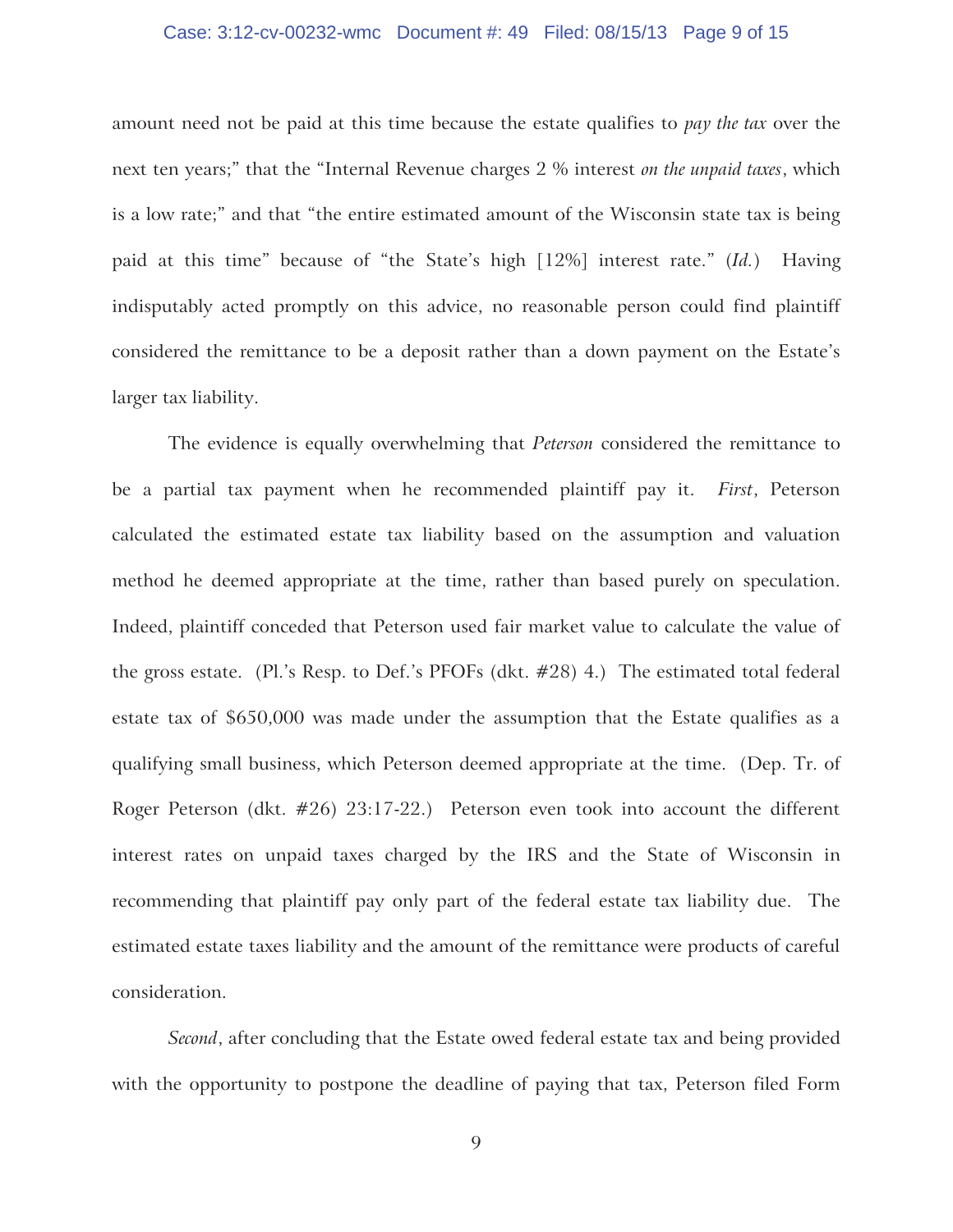#### Case: 3:12-cv-00232-wmc Document #: 49 Filed: 08/15/13 Page 10 of 15

4768 with the IRS on behalf of the Estate, requesting only an extension of time for filing the tax return. An extension of time for filing a return does not operate to extend the time for payment of the tax. 26 C.F.R.  $\S$  20.6081-1(e). To apply for an extension of time to pay the tax, the taxpayer must (1) check the appropriate boxes on Form 4768 *and* (2) provide the IRS with a written statement demonstrating either there are reasonable causes to delay payments or there are undue hardships to pay tax on time. *See* 26 U.S.C. § 6161(a), 26 C.F.R. § 20.6161-1(a). Despite these straightforward instructions being included in Part III of Form 4768, Peterson neither checked any of the boxes in Part III of the form, nor provided any written statements to the IRS explaining any difficulties the Estate had in paying the estimated estate taxes. Instead, Peterson entered \$170,000 in Part IV, line 1 of Form 4768, which he represented was the amount of estate taxes estimated to be due then, as well as instructed plaintiff to submit that amount to the IRS. The way Peterson completed Form 4768, together with the fact that Peterson had informed plaintiff that the estate owed federal estate taxes but did not have to pay the full amount, also strongly suggests that Peterson intended the remittance to be a partial tax payment.

Still, plaintiff contends the printed Form 4768 does not contain a column for deposit, meaning that a remittance made along with the form could still be a deposit. While the court agrees that, in certain circumstances, a remittance made along with a printed Form 4768 might not be a tax payment, this fact does not support a finding that the Estate *intended* to make a deposit here, at least in the face of overwhelming, contemporaneous evidence to the contrary.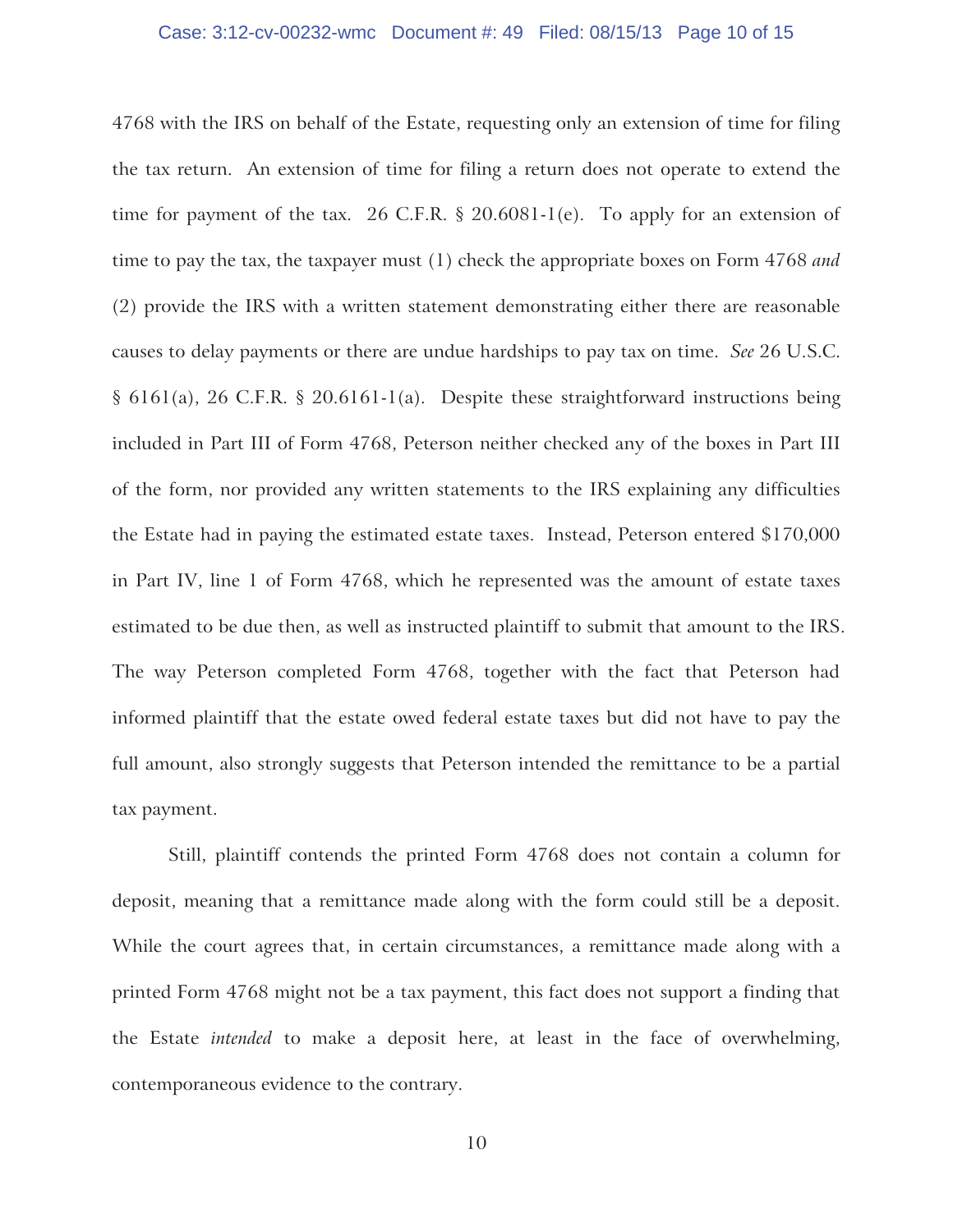#### Case: 3:12-cv-00232-wmc Document #: 49 Filed: 08/15/13 Page 11 of 15

Plaintiff also argues that the remittance was more like a deposit because Peterson was unable to ascertain the amount of the estate tax liability and recommended the remittance with the intent to stop interest and penalties, citing *Blom v. United States*, No. Civ.A. 05-2383, 2006 WL 1517393 (E.D. Pa. May 31, 2006). However, *Blom* is distinguishable from the instant case. In *Blom*, the taxpayer was an unsophisticated individual who had not thought about or estimated the amount of the tax liability before making a remittance to the IRS. *Id*. at \*1. The *Blom* taxpayer also did not consult an attorney or accountant regarding this tax issue. *Id*.The court found that the remittance was a deposit because the taxpayer did not properly estimate the taxes owed and simply made the remittance to prevent any penalties. *Id*. at \*2-3. Here, on the contrary, the Estate made the remittance pursuant to the recommendations of its accountant, Peterson. As a certified public accountant, Peterson had even estimated the estate tax liability to be \$650,000 based on an assumption and valuation method he deemed appropriate at the time.

Citing *Rosenman v. United States*, 323 U.S. at 659-60, *Cohen v. United States*, 995 F.2d 205, 208 (Fed. Cir. 1993), and *Crosby v. United States*, 889 F. Supp. 148, 152 (D. Vt. 1995), plaintiff also asserts that the remittance is a deposit if made to stop interest and penalties. (Pl.'s Opp'n (dkt. #29) 6.) The court disagrees. While it is true that the intent to stop interest and penalties may support a finding that the taxpayer intends to make a deposit, an intent to stop interest and penalties does not exclude the possibility that the taxpayer intended to make a tax payment in remitting the money. In fact, making a large tax payment before formal assessment has the same practical effect of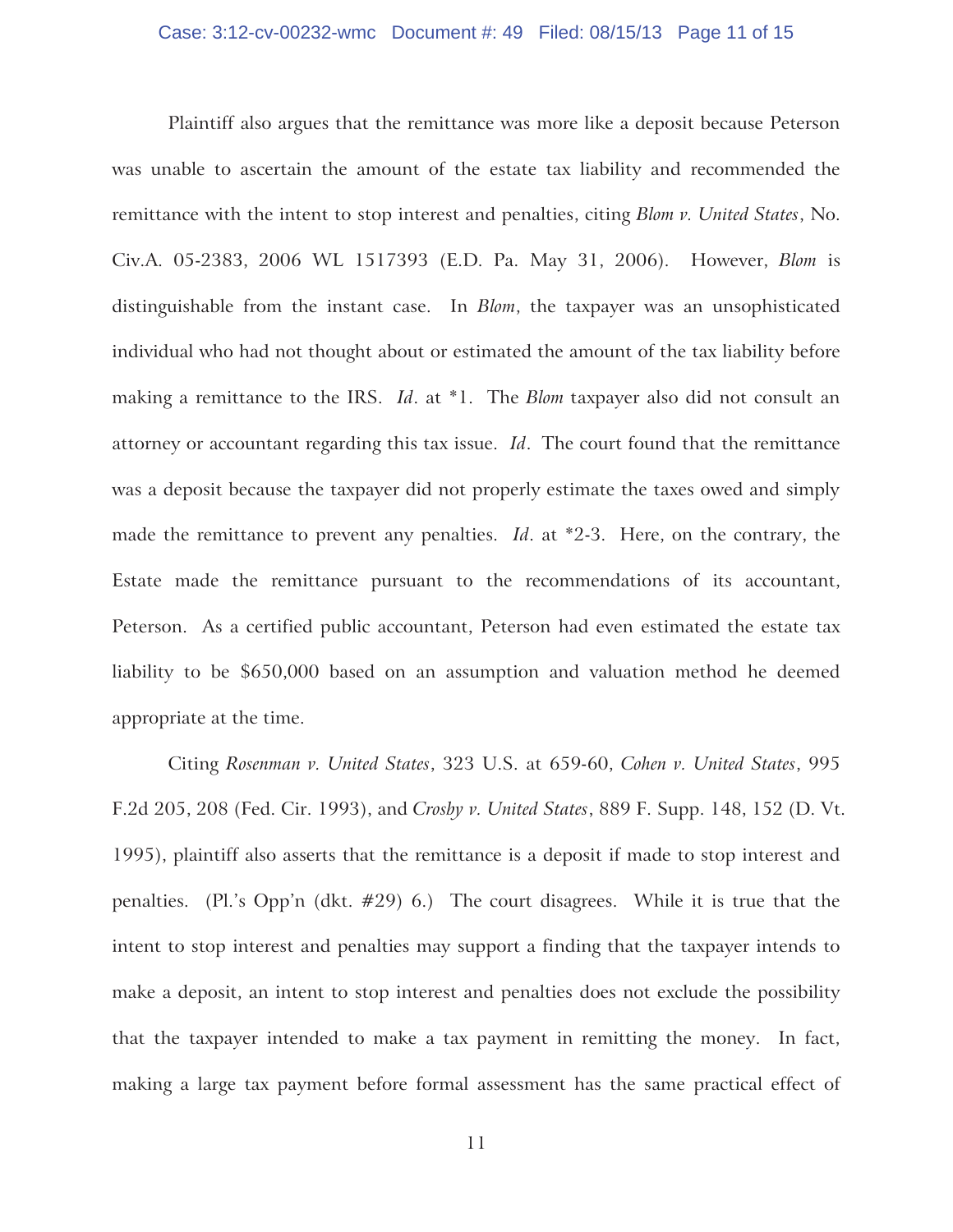#### Case: 3:12-cv-00232-wmc Document #: 49 Filed: 08/15/13 Page 12 of 15

mitigating or preventing any interest or penalties due to underpayment or untimeliness. Therefore, the taxpayer's intent of stopping interest and penalties is at most another fact to determine whether the taxpayer intended to make a deposit or a tax payment.

If anything, the cases cited by plaintiff actually support the court's reasoning. In addition to expressing an intent to stop interest and penalties, all the taxpayers, in those cases, unambiguously indicated that they either disputed the assessed tax and/or intended to make a deposit. *See Rosenman*, 323 U.S. at 660 (taxpayer submitted the remittance with a letter stating that the payment was "made under protest and duress, and solely for the purpose of avoiding penalties and interest"); *Cohen*, 995 F.2d at 209 (taxpayer consistently protested and contested the additional tax liability); *Crosby*, 889 F.Supp. at 149 (Co-Administrators submitted to the IRS a \$10,000 check for use as a deposit, or cash bond, against any tax assessment or deficiency that might be determined in the future).

Given such explicit statements, the courts in those cases understandably held that the taxpayers did not intend to pay a tax. Here, in contrast, the Estate neither disputed its tax liability when remitting the money to the IRS, nor did plaintiff or Mr. Peterson ever make any explicit or implied statement supporting their after-the-fact attempt to categorize the remittance as a deposit. On this record, the intent of stopping interest and penalties alone is insufficient to support a reasonable fact finder's determination that the Estate intended the remittance to be a deposit.

12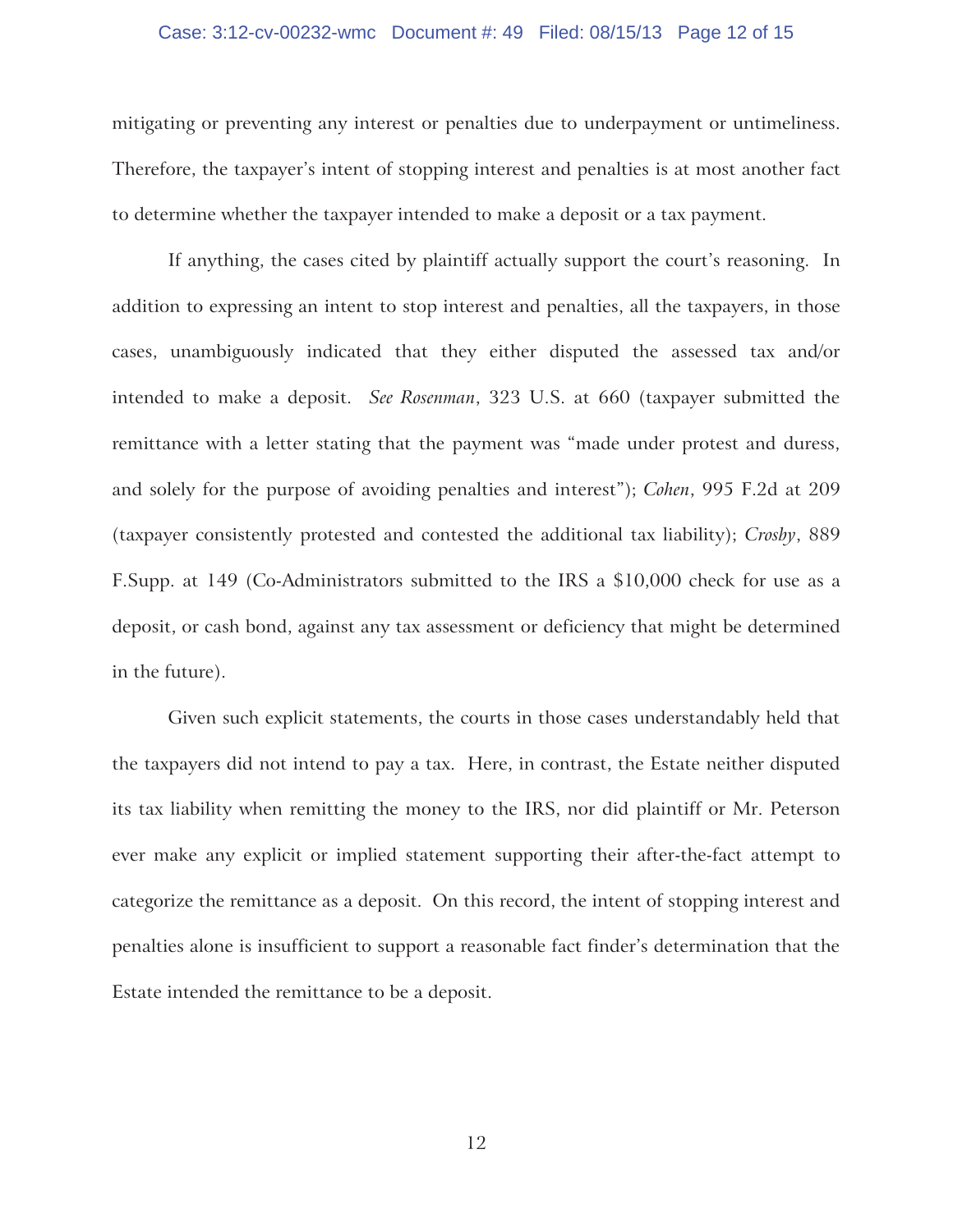## **III. IRS's Treatment of Remittance**

The final factor the court must consider is the IRS's treatment of the remittance itself which the court concludes also weighs in favor of defendant. First, plaintiff acknowledges not providing the IRS with any written statement designating the remittance as a deposit. Pursuant to Section  $4.01(2)$  of Rev. Proc. 2005-18, the IRS will treat such an "undesignated remittance" as a payment. Second, the parties agree that the IRS used Code 670, rather than Code 640, to record the remittance as a "payment received" upon receiving the remittance, rather than a deposit. Third, the IRS credited the amount directly to the Estate's account, rather than put the remittance in a separate account for deposit. All of these actions strongly suggest that the IRS conformed to Rev. Proc. 2005-18 and treated the remittance as a tax payment.

Although the IRS used Code 670 to record the remittance as a payment, plaintiff contends that the IRS's failure to calculate interest accrued on the remittance contradicts the IRS's position that it treated the remittance as a tax payment. The court disagrees. According to IRS staff Jean Newkirk's testimony, the IRS's computer does not start calculating interest accrued on the taxpayer's tax payment before the return filed and tax liability is determined. (Dep. Tr. of Jean Newkirk (dkt. #27) 24:1-2.) Once the tax return is received, the IRS will calculate the interest back to the due date of the return. (*Id.* at 56:5.) If the tax return is filed when the three-year recovery period had expired, the IRS will not calculate the interest. (*Id.* at 57:1.)

The plaintiff does not dispute the above internal procedures adopted by the IRS, but treating them as true, argues the IRS's failure to calculate interest on the remittance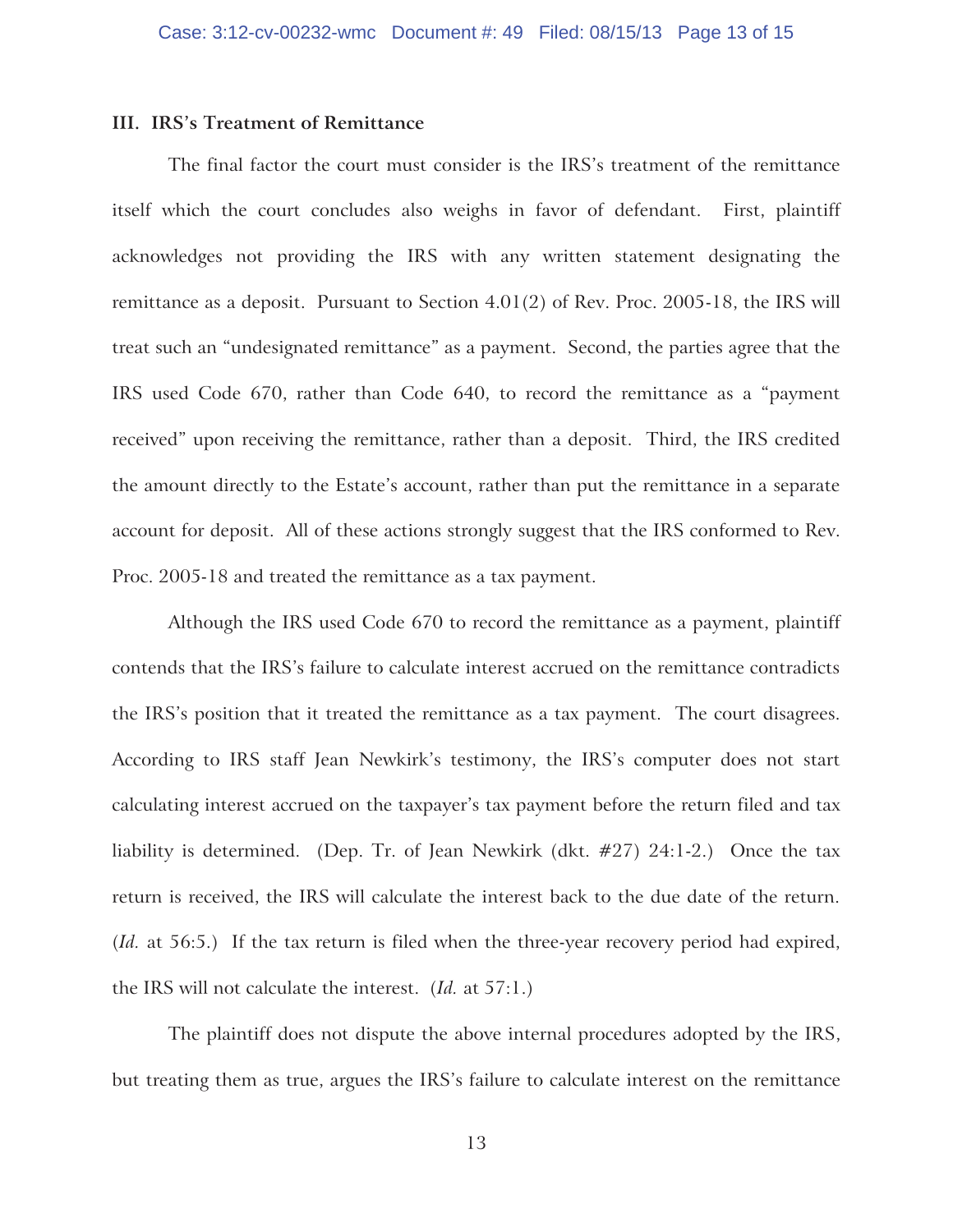is still not evidence the IRS treated the remittance as a tax payment. By the time plaintiff filed the Estate tax return, however, it is also beyond dispute that the three-year recovery period had expired. The fact that the IRS followed its internal procedure, not calculating interest in this situation further demonstrates that it treated the remittance as a tax payment in the first place.

## **CONCLUSION**

Although the first factor articulated by the Seventh Circuit in *Moran* weighs in favor of the plaintiff's position, its intent to make a down payment on its tax liability and the fact that IRS treated the remittance as a tax payment tip the balance strongly to a finding of a tax payment. Based on this, the court finds that the Estate's remittance does not constitute a deposit. This result may seem unfair -- after all the government is allowed to keep a payment that it concedes was not due -- but tax laws are "not normally characterized by case-specific exceptions reflecting individualized equities." *United States v. Brockamp*, 519 U.S. 347, 352 (1997). Despite the equities, the court concludes that plaintiff is unable to meet its burden of demonstrating that the remittance was a deposit and, therefore, this court has no jurisdiction over its claim for refund. *Dalm*, 494 U.S. at 609.

### ORDER

### IT IS ORDERED that

1) the plaintiff Leone Syring's motion for summary judgment (dkt. #16) is DENIED;